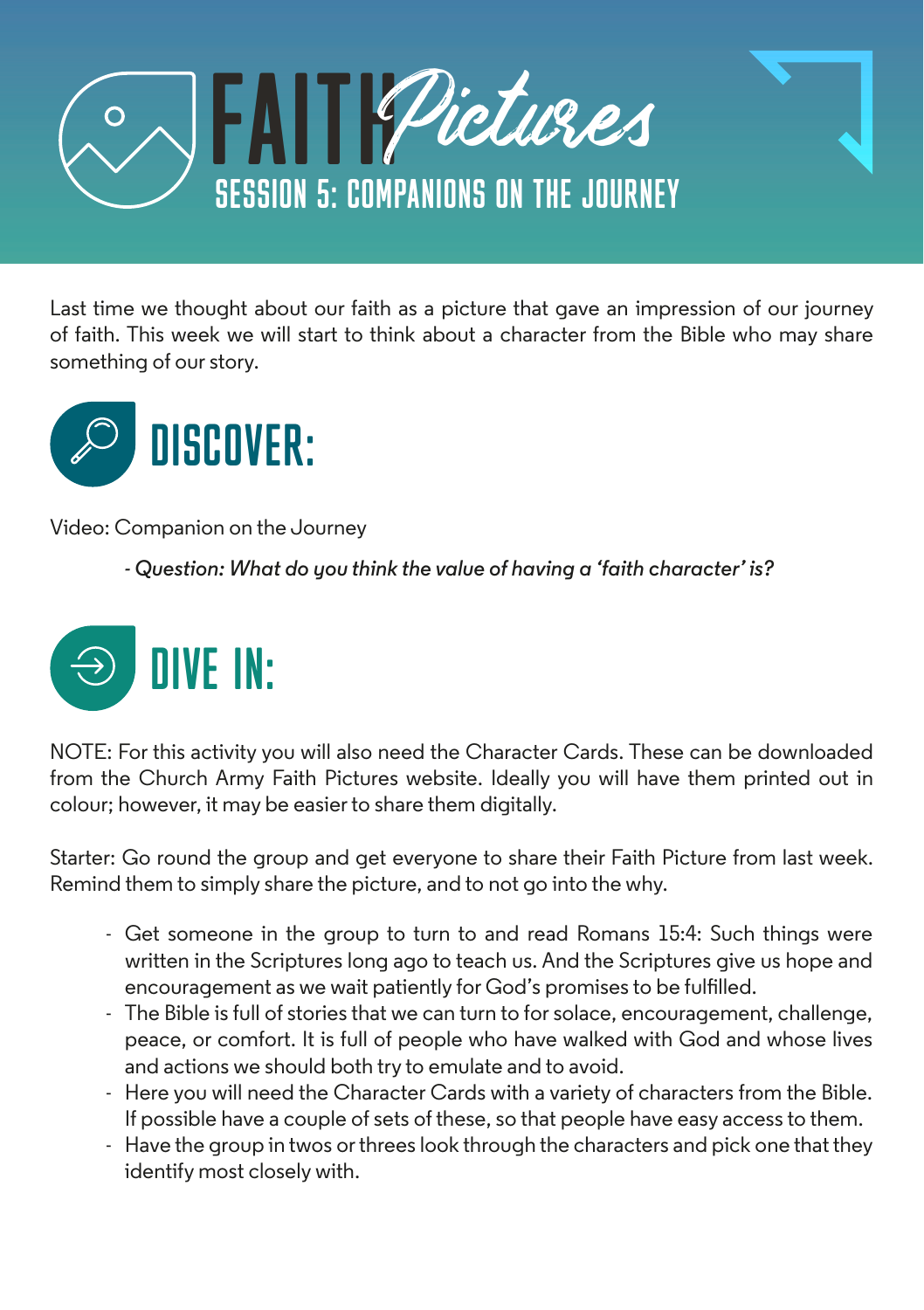- ALTERNATIVE: If your group is familiar with the Bible, then you could always do this activity without the Character Cards and instead ask them to reflect on their own knowledge. However to allow everyone to participate, and to avoid anyone feeling under pressure, it might be better to first use the Character Cards, and then move onto other characters.



#### More than 2D

- Once everyone has picked a Character Card, or has picked a character from the Bible they identify with, have them think of a single word to describe their Character. Try and encourage everyone to share their word.
- Get everyone to think of a single word to describe themselves. How accurate a description do they think that will be? How about two or three words? Are the descriptions getting more accurate?
	- When we approach people in the Bible as objects to be learnt from, rather than people who lived, we can view them as two-dimensonal cardboard cutouts.
	- The problem with neatness: As we already explored, we can feel the need to make our faith story neat, finished, and polished. But the messiness of life doesn't lend itself to that, and when we look more closely, the stories we find in the Bible are closer to the messiness of life than we often think.
- We need to strike a balance in our faith story between an overly neat, well-rehearsed story, and a chaotic jumble of unordered events. Think of the images below. We don't want our story to be an overly tidy, clinical-feeling home, nor do we want it to be like a hoarder's house. Rather we want it to feel homely and comfortable, lived in but ordered.
- Ask the group to pick out one idea from this session that has helped them most in thinking about their walk with God, and where God has been active in their journey.